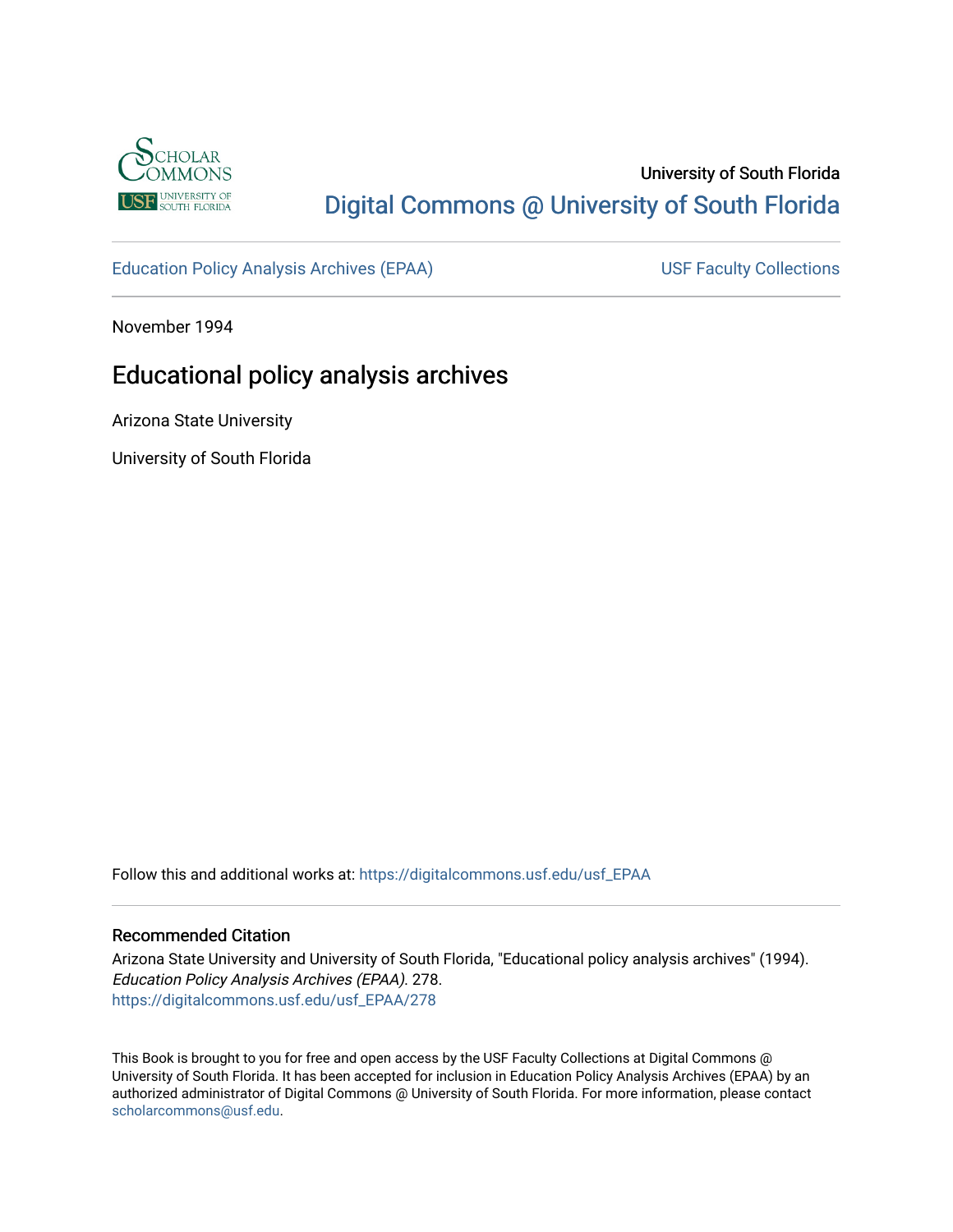# **Education Policy Analysis Archives**

## **Volume 2 Number 14 November 29, 1994 ISSN 1068-2341**

A peer-reviewed scholarly electronic journal.

Editor: Gene V Glass, Glass@ASU.EDU. College of Education, Arizona State University,Tempe AZ 85287-2411

Copyright 1993, the EDUCATION POLICY ANALYSIS ARCHIVES.Permission is hereby granted to copy any article provided that EDUCATION POLICY ANALYSIS ARCHIVES is credited and copies are not sold.

# **Worldwide Educational Convergence Through International Organizations: Avenues for Research**

**Connie L. McNeely University of California, Santa Barbara**

*mcneely@alishaw.ucsb.edu* 

**Yun-Kyung Cha Hanyang University, Seoul**

*cha@krhyucc1.bitnet*

#### **Abstract:**

We argue for an examination of the role of the transnational organizational apparatus vis-a-vis nation-states in organizing national educational systems in accordance with world level educational ideologies, structures, and practices. We propose that more analytic attention be given international organizations as an institutionalizing force in examining educational convergence and change, and suggest four primary international organization activities as potentially fruitful avenues for research in this area: 1) the exchange of information, 2) charters and constitutions, 3) standard-setting instruments, and 4) technical and financial resources. Focusing on these activities, we present and discuss evidence of international organizations as world- level agencies influencing the incorporation and diffusion of educational ideologies and practices within and among nation-states.

An extraordinary expansion of educational systems has taken place throughout the world over the last century. This expansion has been characterized by a remarkable degree of convergence in both educational ideology and educational structure across all types of nation-states. This situation has led to questions about the nature of this universality and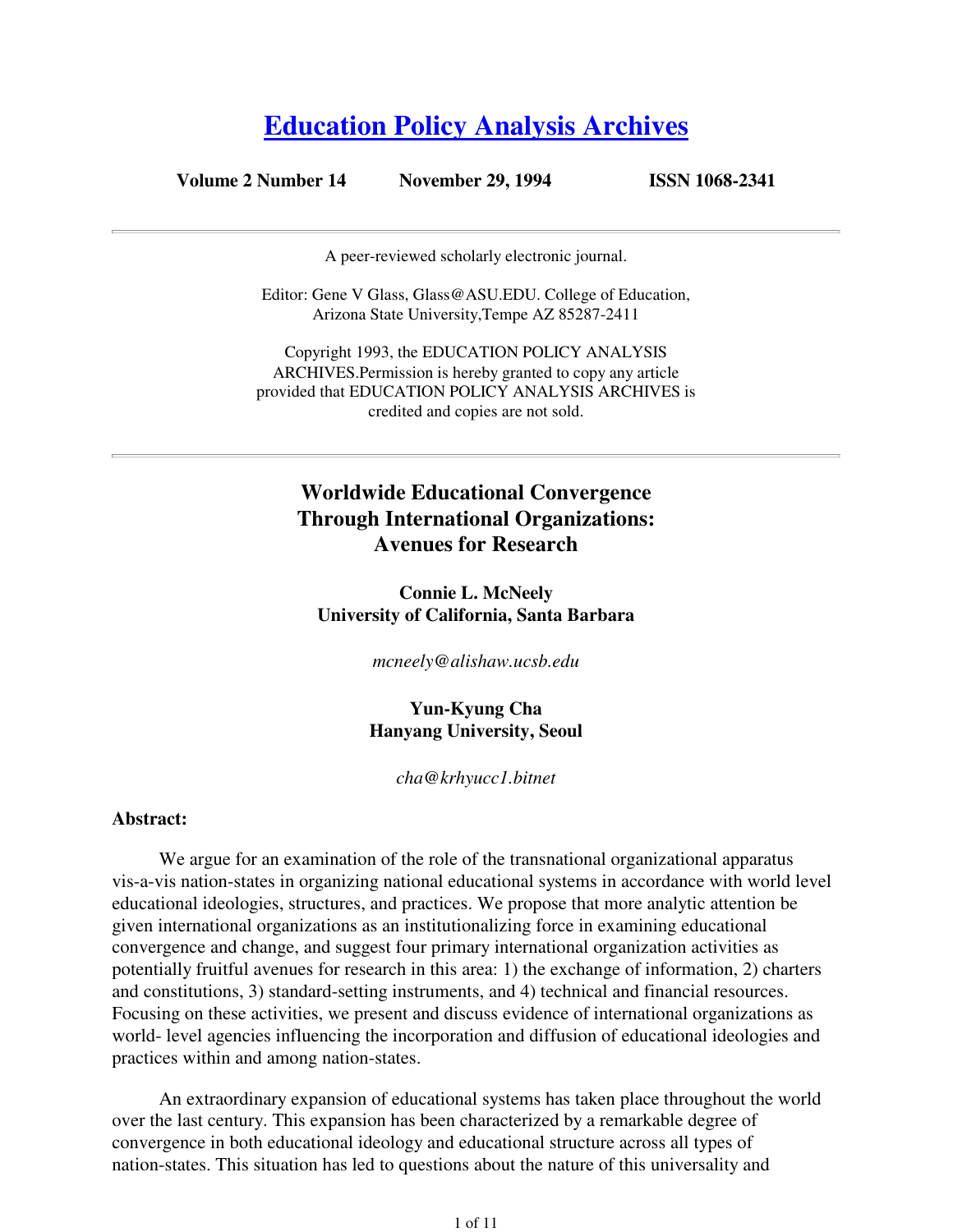uniformity and the way in which it has come about. Accordingly, there have been some compelling analyses that, while tracking this phenomenon, have indicated that it is grounded more in world-level ideological and organizational models and directives than in internally differentiated political, economic, and social factors (e.g., Ramirez and Boli 1987; Meyer et al. 1979). Yet, there still remain fundamental questions about the actual process by which these world-level directives are transmitted to the various nation-states, and about the way in which they become broadly institutionalized throughout international system . In other words, what are the major forces and mechanisms underlying educational convergence and change in the contemporary world? How do transnational influences come to bear on national educational systems? This area has been largely neglected in most comparative studies of education, leaving it a potentially fruitful area for scholarly investigation. Thus, in this paper, we propose an examination of the role of the transnational organizational apparatus vis-a-vis nation-states on organizing national educational systems in accordance with world educational ideologies, principles, and practices.

Our discussion revolves around the institutionalist world polity perspective, positing an increasingly integrated and interdependent transnational culture and social structure that affects nation-states as subunits (Thomas et al. 1987). The concept of the world polity was developed as an analytical frame for interpreting nation-state state structures, interrelations, and practices, based on an image of the world as a system of interdependent units (Meyer 1987). Related arguments depict the nation-state as embedded in an exogenous worldwide and rationalistic culture reflecting a set of models that define the nature, purpose, resources, and technologies of the "modern" educational system (cf. Green 1980; Meyer and Rowan 1983). The general proposition of this perspective is that the rise and institutionalization in the world polity of models of national education systems greatly affects the presence and change toward such models in individual nation-states (Thomas et al. 1987; Meyer 1994). Thus, we must consider the ways in which national education systems have been conditioned or affected by the international institutional context.

 For example, even in the most basic practical terms, the institutional environment has fostered the exchange of information on national educational policies from the very beginning of the rise of the modern educational system. Originally, there was wide variation in approaches to education, with the exchange of information taking place in a relatively informal way (e.g., personal visits, tours, reports, etc.). However, as the world became an increasingly integrated system, individual nation-states within the system became subject to world- level ideological prescriptions and structural properties and influences. Indeed, this process is fundamental to the very notion of an international system, and to issues of globalization as currently discussed (Robertson 1992).

This consolidation of the system gave rise to a variety of international organizations through which the international flow of information has become increasingly regular and standardized. The principles, norms, rules, and procedures of the wider system are enshrined in these organizations, and they have become carriers of the culture of the world polity. In short, they reflect the more binding and universal influence of the global system and operate in a variety of ways to effect the institutionalization of world ideologies, structures, and practices at the nation-state level (McNeely, forthcoming).

While data from international organizations have often been employed in comparative education research, little analytic attention has been given the organizations themselves as forces for educational institutionalization and as mechanisms through which national education ideologies and structures are shaped. We develop this line of thought here, citing evidence and related research that suggest the important role of international organizations as world-level agencies influencing the incorporation and diffusion of educational ideologies and practices within and among nation-states, and arguing for further research into this issue. Our comments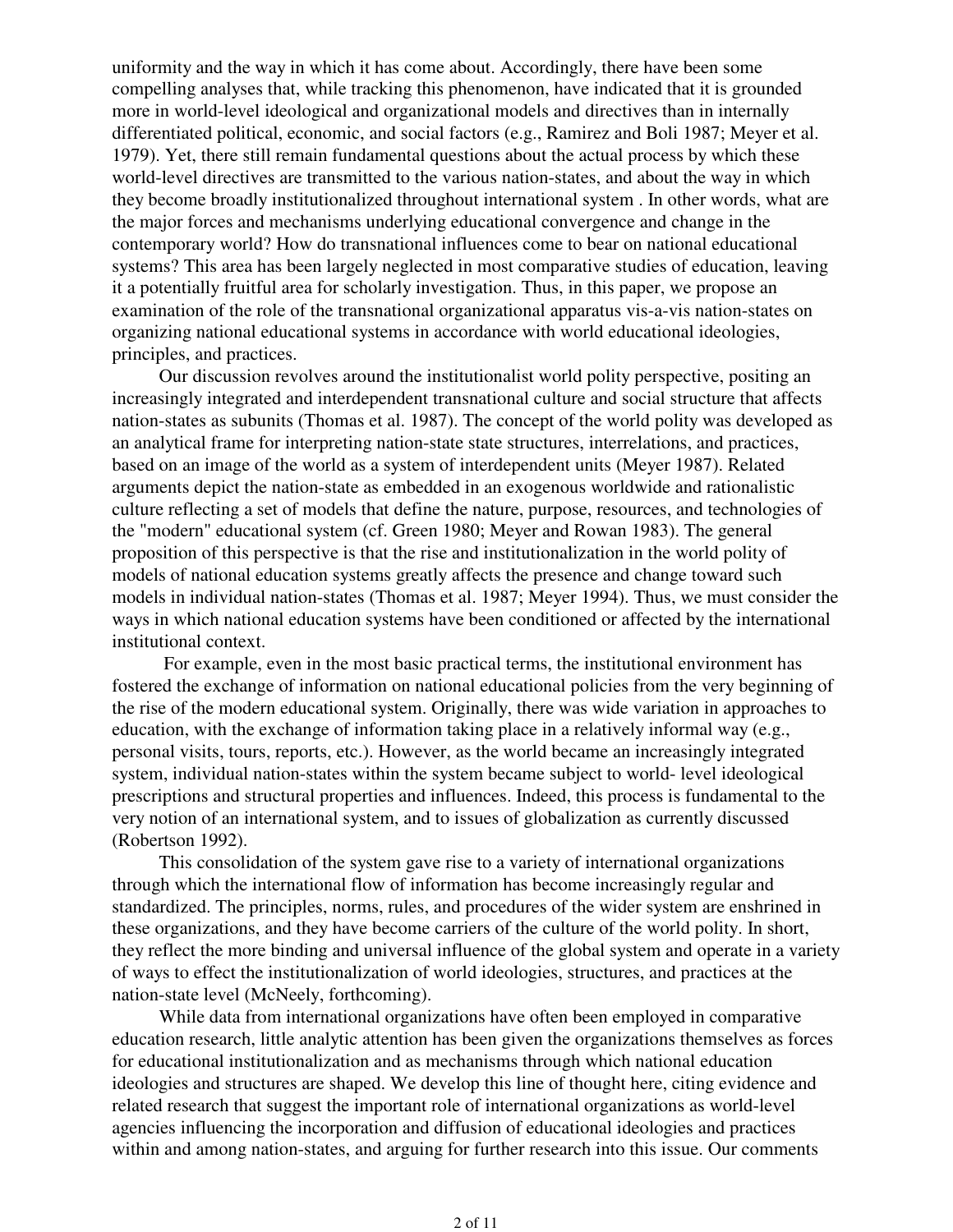here focus on international governmental organizations (e.g., the United Nations and the Organization for Economic Cooperation and Development), or those created by an agreement among governments, since formal authoritative policies are more frequently made and applied by governmental rather than nongovernmental organizations (Jacobson 1984). However, research is needed on all kinds of international organizations in this process, including nongovernmental for-profit (multinational and transnational corporations) and not-for-profit (e.g., the International Confederation of Free Trade Unions) organizations.

Also, note that we do not mean to imply that no variation exists among national education systems. Rather, we begin with a body of work that reveals that, despite this variation, there are broad and general ideologies, practices, and structures that frame and operate across these systems. Our purpose here is primarily to present an overview of this situation, along with supporting evidence, and to delineate specific areas for further inquiry. Our central problem is to determine ways in which world-level educational accounts are transmitted to the national level. Given its emphasis on evolving world cultural rules and structural properties as a crucial factor in the origin and development of modern educational systems, we find the institutionalist world polity perspective particularly appropriate for addressing this issue. Depicting national educational systems as operating within a transnational cultural environment, this approach is based on a conception of the world as a system of interdependent units and draws attention to the effect of similar forces operating on all countries in the system. Thus, the argument is that both the educational policies and school organizational forms existing in a nation-state typically respond to the cultural and organizational imperatives, models, and forces of the international system (Ramirez and Boli 1987), and that compliance with these common imperatives is an important source of legitimacy and other resources, not only for individual schools and educational systems, but for nation-states themselves (Thomas et al. 1987).

This argument has found empirical support in several studies of education, such as those of Fiala and Lanford (1987) and Cha (1987).[1] Fiala and Lanford found increasing uniformity in national educational policies, reflecting world-level development ideologies and standards, and provide support for the notion that these ideologies and standards have played a role in the worldwide expansion of education. Likewise, Cha's examination of the historical development of primary school curriculum during the early period of educational history revealed that curricular structures tend to become increasingly homogeneous, relatively independent of national internal structural characteristics. Studies such as these demonstrate the increasing isomorphism of educational ideologies and practices, and indicate the responsiveness of national education systems to the wider cultural environment.

But how does this come about? How are world educational ideologies, policies, and practices transmitted to the subunits of the system? In other words, what are the intervening or mediating mechanisms between the wider institutional environment and the observed convergent practices in national educational systems? We suggest that a certain amount of causal efficacy might be found in international organizations.

### **International Organizational Influence**

The world has changed dramatically in the last century, and international organizations have helped to promote and manage many of the changes that have come about. International organizations, as actors in the interstate system and part of the world organizational apparatus, are based on and guided by world cultural claims. An important part of their function is to facilitate the symbolic and actual establishment of those claims throughout the world. To that extent, they can be conceived of as state regulatory enterprises (Claude 1984), framing the efforts of states to enhance their interests by collaborating in acceptance of restraint and responsibility, and in the development of means enabling them to survive in the interstate system. Thus, we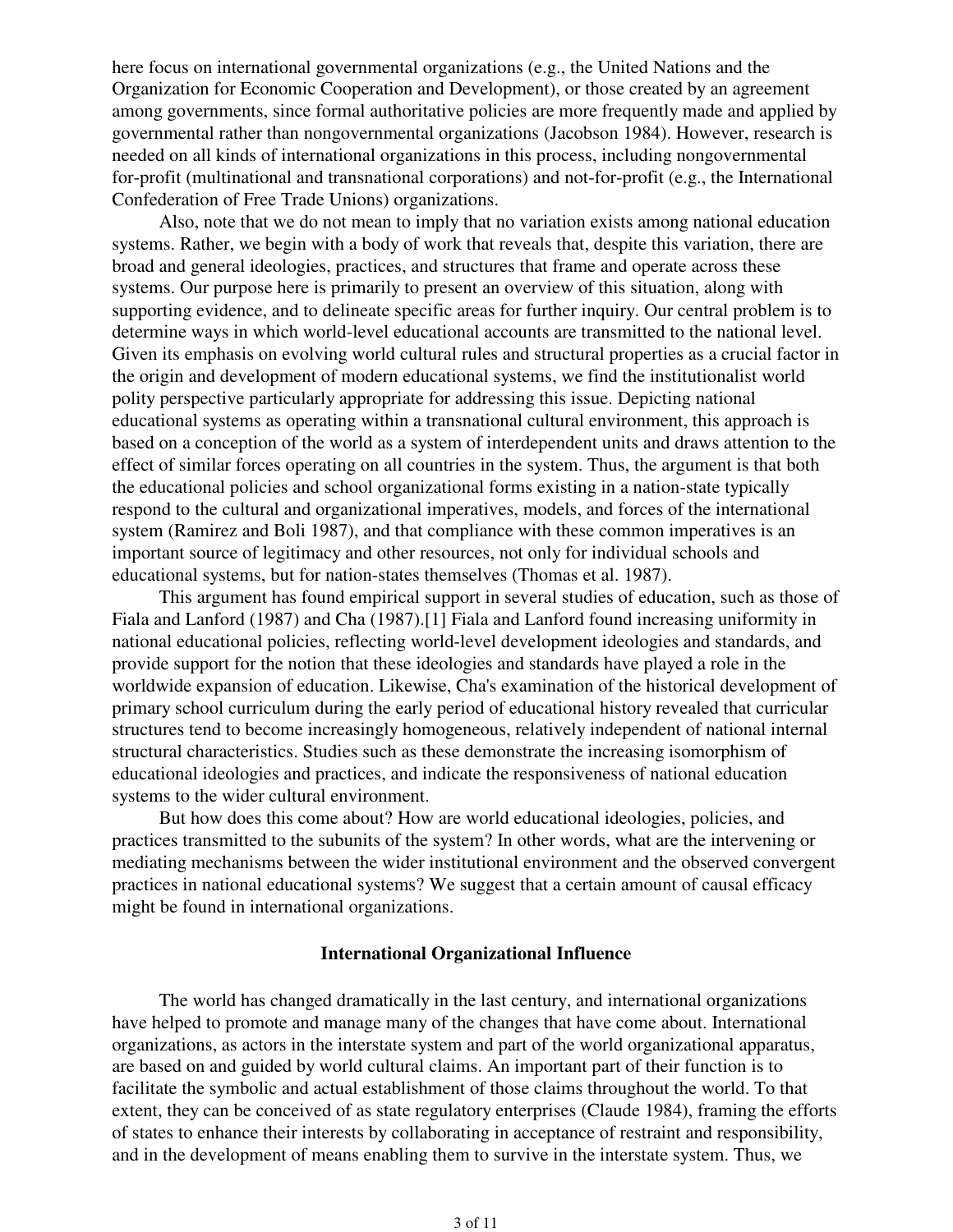argue that participation in international organizations, which is itself often used as an indicator of integration into the wider world system, may lead to the active incorporation by nation-states of educational ideologies and practices with worldwide connotations.

International organizations have played an important role in the spread of a standardized theory of development, and the worldwide definition of education as a critical means to development and the expansion of education have taken place under the aegis of international organization. The basic issue for research, then, is how, in specific and practical terms, do they influence national educational systems. In short, international organizations may influence national systems through a number of normative and rule- creating activities (Jacobson 1984). In particular, we identify four specific areas that can be practically explored in terms of the relevance of international organizations for world educational convergence: 1) the exchange of information, 2) their charters and constitutions, 3) standard-setting instruments, and 4) technical and financial resources. Each of these areas represent possible avenues for research on the global development and convergence of educational ideologies and practices.

#### **Exchange of Information**

The collection and dissemination of information is one of the most important of international organization functions, and is a way in which international organizations mobilize ideologies and practices -- i.e., by asking for and promoting particular types and forms of ideas and information. This function operates as a means of establishing internationally accepted definitions and standards, since "organizations may autonomously feed the process of change by the information and ideas they are able to mobilize" (Haas 1983, p. 57). Via their publications, through the provision of "expert consultants," and by sponsoring various types of conferences, meetings, and workshops, international organizations act as a major forum for the transnational exchange of ideas and information.

Indeed, there is abundant evidence supporting this claim from as early as the nineteenth century. We can argue that the structure of national educational systems, at least in most western countries at that time, was influenced by various international organizational factors. For example, reports on the 1889 Educational Congress and Exhibition in Paris reveal that detailed information on each country's educational system was periodically exchanged through various types of educational conferences (USBE 1893). Not only the "appropriate" structure of various types and levels of educational systems, but also the content of school curricula and the relative weight of major subjects were discussed and recommended by resolutions adopted by the General Assembly of the Congress. We can see the possible influence of this in the results of Cha's (1987) aforementioned study. However, this is far from conclusive and, to date, little systematic empirical work has addressed this issue from any perspective; further investigation is needed to determine explicit links and causal relationships.

#### **Charters and Constitutions**

The charters and constitutions of international organizations also provide a possible area of investigation for explaining, at least in part, the uniformity in national educational systems. These documents are statements of the basic standards and norms underlying the structure and function of international organizations, and typically contain professions of adherence to global principles, norms, and procedures. Acceptance and signing of the constitutional instrument are an indispensable condition for membership in most international organizations, making it mandatory, at least formally, for the accepting state to carry out the obligations laid down in the document. An organization's charter or constitution is actually an international treaty, and its provisions are, in theory, legally binding. Thus, a member state must formally adhere to the basic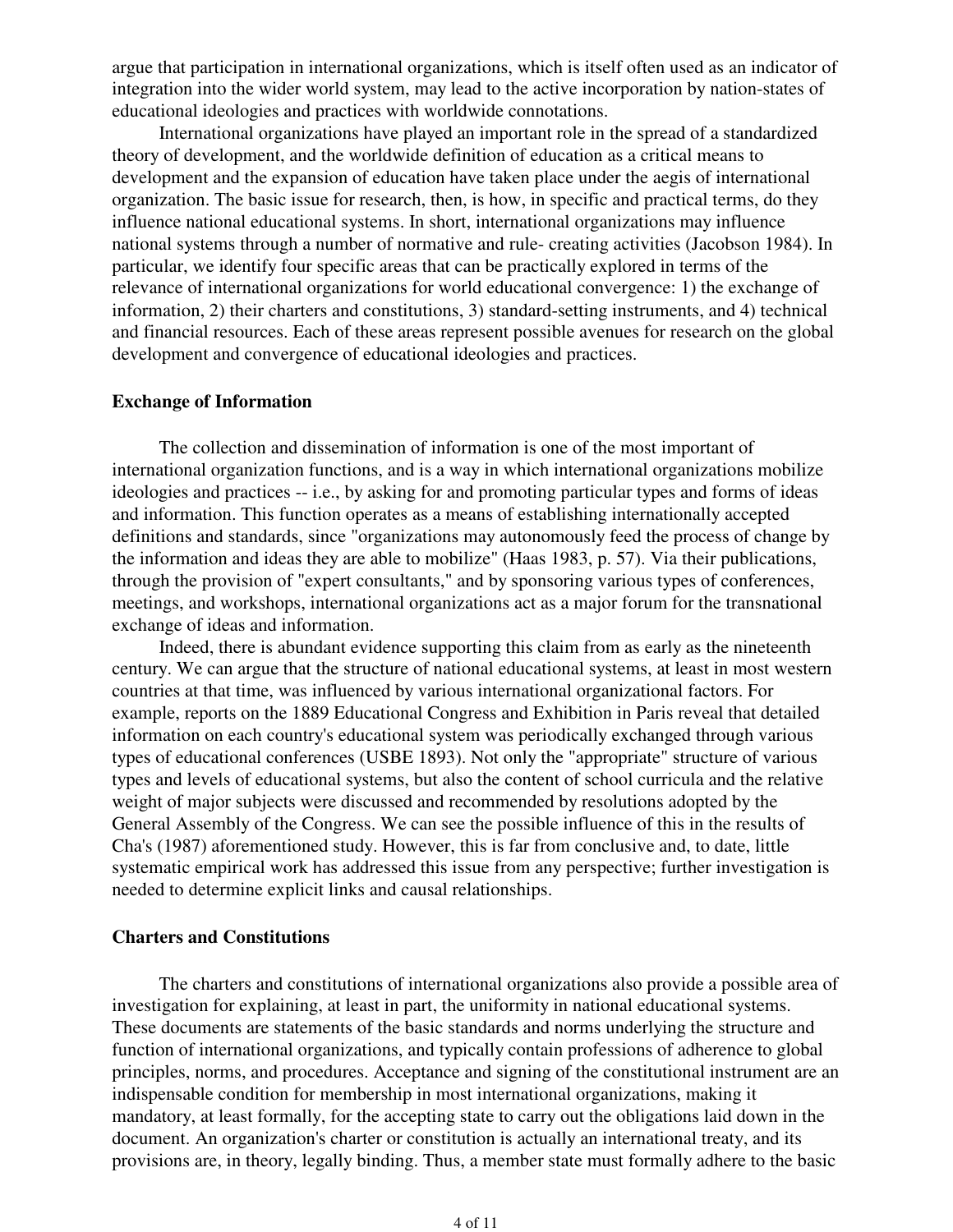values and standards of the wider system as expressed through that instrument.

For example, the constitution of the United Nations Educational, Scientific, and Cultural Organization (UNESCO), signed in November 1945, explicitly declares that the wide diffusion of culture and the education of humanity constitute "a sacred duty which all nations must fulfill in a spirit of mutual assistance and concern." Joining the organization obligates the member state to the pursuit of these goals. Also, the mandate contained in the constitution of UNESCO allows it to formulate norms, draft conventions, and collect information, and, in general, to provide guidance for the development of national educational systems. The question for research is the actual effect on national educational systems of acceptance of the constitutional instrument, from the establishment of ideology to the direction and implementation of policy. Furthermore, even if constitutional compliance is viewed as only a formality, it may become highly significant in terms of mobilizing and promoting the adoption of global ideologies (McNeely, forthcoming).

#### **Standard-Setting Instruments**

The decisions of international organizations and nation-state compliance with them may also be a fruitful avenue for research. Indeed, the conventions, resolutions, declarations, and recommendations of international organizations are typically referred to as "standard- setting instruments," and are a prominent normative activity of international organizations. Though they may not be legally binding, these decisions may be both inspirational and educational. As is implied in the term "standard-setting instruments," they are intended to set standards of operation and ideology and to have a broad impact on policymaking in nation-states.

An example of this can be found in the 1948 adoption by the United Nations of the Universal Declaration of Human Rights. One of the key ideas expressed in the Universal Declaration is the notion that everyone has the right to education; i.e., it expresses the world value of education. Though not legally binding, it has arguably wielded a powerful influence. Indeed, evidence of this lies in the fact that the provisions of the Declaration have even been incorporated in their original wording into the constitutions of many new nations (Naumann and Huefner 1983).

One possible way to begin exploring whether international organization decisions affect what states do and how they do it can be translated into a determination of educational ideology by examining formal expressions of educational aims and philosophies in national constitutions, legislation, and policies (cf. Fiala and Lanford 1987; McNeely forthcoming; Boli and Meyer 1987). For example, in an earlier study (McNeely and Cha 1987), we took a first step in examining the responsiveness of nation-states to the exogenous influence of international organizations by analyzing the national reports submitted to the International Conference on Education (ICE) held in Geneva in 1984, sponsored by UNESCO and its affiliated organization, the International Bureau of Education. Questionnaires and guidelines for report preparation had been given to the national participants prior to the conference, requesting information on national action taken with regard to recommendations that had been adopted in previous conferences.[2] Of those participants explicitly responding to the question of whether any relevant policy or measure had been adopted in light of the ICE recommendations, approximately ninety percent had taken some relevant action specifically in response to the recommendations and, sometimes, in addition to already existing relevant policies or measures. Although this was only an exploratory, cursory analysis and was limited only to those countries specifically reporting their formal policy behavior as regards the ICE decisions, it does suggest that individual countries may be keenly responsive to the wider cultural and organizational environment as expressed through international organizations, and indicates the need for further research on the matter.

### **Technical and Financial Resources**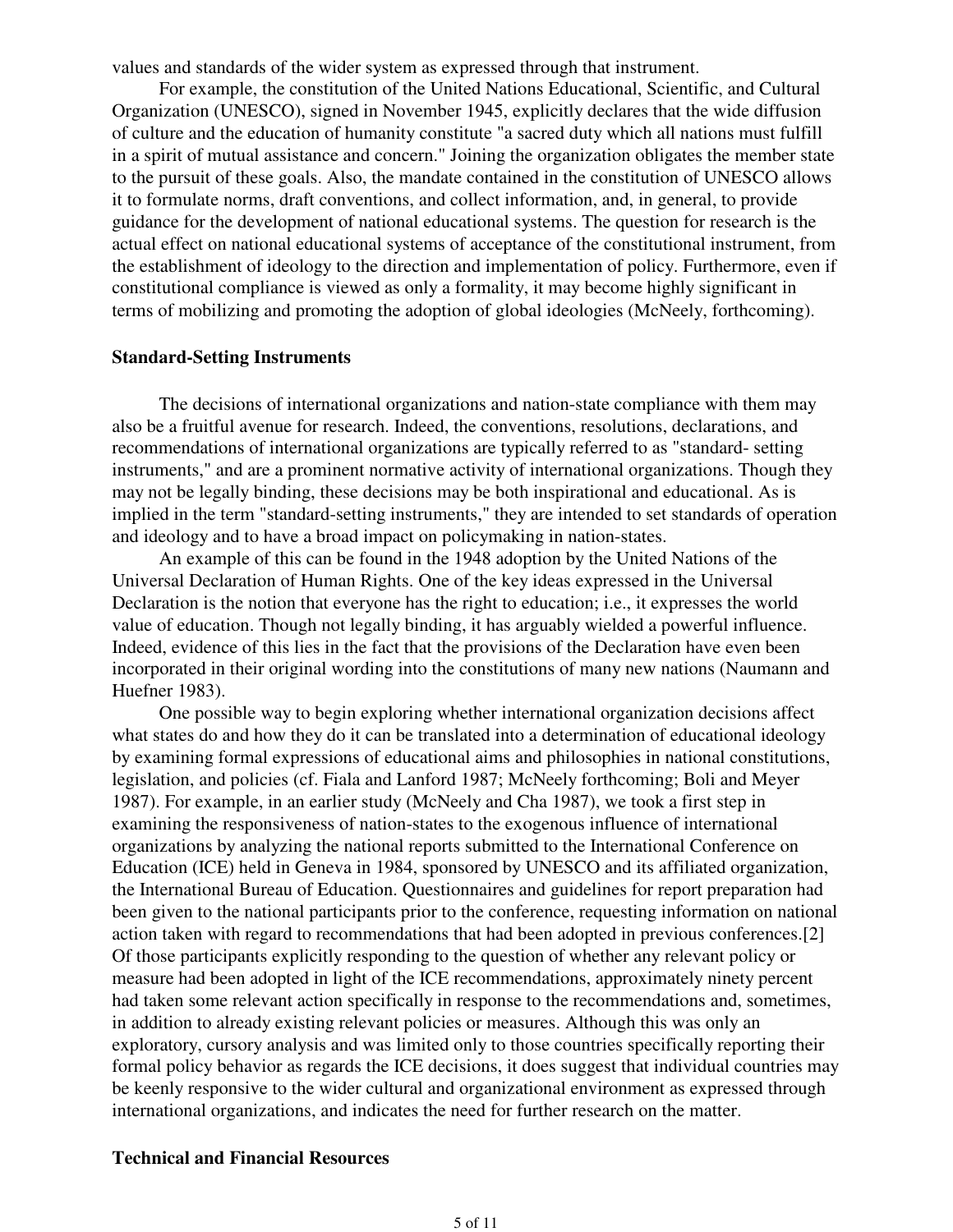International organizations may also promote conformity to world ideologies and practices through the provision of various types of resources. An obvious motivation for state compliance to international organization requirements is the reward of financial assistance. Nation-states are incorporated into the global system partly through their dependence on other nation-states for funding. This funding is often administered through international organizations, and the conditionality of funding is linked with the adoption of certain ideas and policies (Lewin et al. 1982); countries must conform to a certain extent to the general guidelines of the organizations in order to receive funding. In other words, reward motivates compliance. Thus, international organization rules, policies, and procedures can operate to drive institutionalization.

In addition, international organizations provide resources for educational development not only through funding, but also through their provision of "development experts" who are thoroughly imbued with the world ideology of education and "whose advice and proposals reflect the felt imperative of a developed educational system for every country" (Ramirez and Boli 1987, p. 157). For example, UNESCO "advises member countries, not only on specific issues, but also on a whole range of the formulation and implementation of education policy" and "provides a forum for the exchange of experiences and innovations among experts from member states and a channel for dissemination of ideas to high-level decisionmakers" (World Bank 1980, p. 74). The activities of the organization work in the direction of achieving consensus among nation-states, urging them to accept rules and implement standards determined by the organization. To this extent, UNESCO's education programs have played key roles in international interaction and communication and in setting educational policy within nation-states (World Bank 1980).

This argument is supported by a study by Lewin, Little, and Colclough (1982) examining twenty-nine national education plans for 1966 to 1985 in sixteen African, Asian, and Latin American countries. These plans were found to uniformly express the major role of education in the development process and to emphasize the role of education in labor force development, social equality, and nation-building -- all of which are consistent with "world cultural values" represented in UNESCO and World Bank education policies. Moreover, UNESCO, along with the World Bank (the International Bank for Reconstruction and Development), typically assisted or was consulted in the drafting of these plans, suggesting another causal link between international organizations and the development of national education plans based on world accounts.

Gordon (1982) also notes that the activities of international organizations have had the effect of providing international codes of state conduct, and points out significant shifts in the education policies of developing countries in light of new emphases in education support programs by UNESCO, the International Labor Organization, and the World Health Organization. This has occurred to the extent that "in all countries, educations means...a leading out into the emergent culture of a world that...is becoming a single community" (Gordon 1982, p. 98).

In general, while the presentation of a request for assistance or aid is the exclusive responsibility of a state, project identification, preparation, and appraisal are all carried out by the relevant international organizations (Aggarwal 1971). As agents for collaboration, international organizations have fixed procedures for operations and decisionmaking, and states utilizing international organizations to achieve certain goals must take these procedures into account. These features present rich and interesting research possibilities. Along with exposure to information through international organizations, they may work to influence state educational policies so that they converge and become more isomorphic, in keeping with global developments and characteristics.

#### **Conclusion**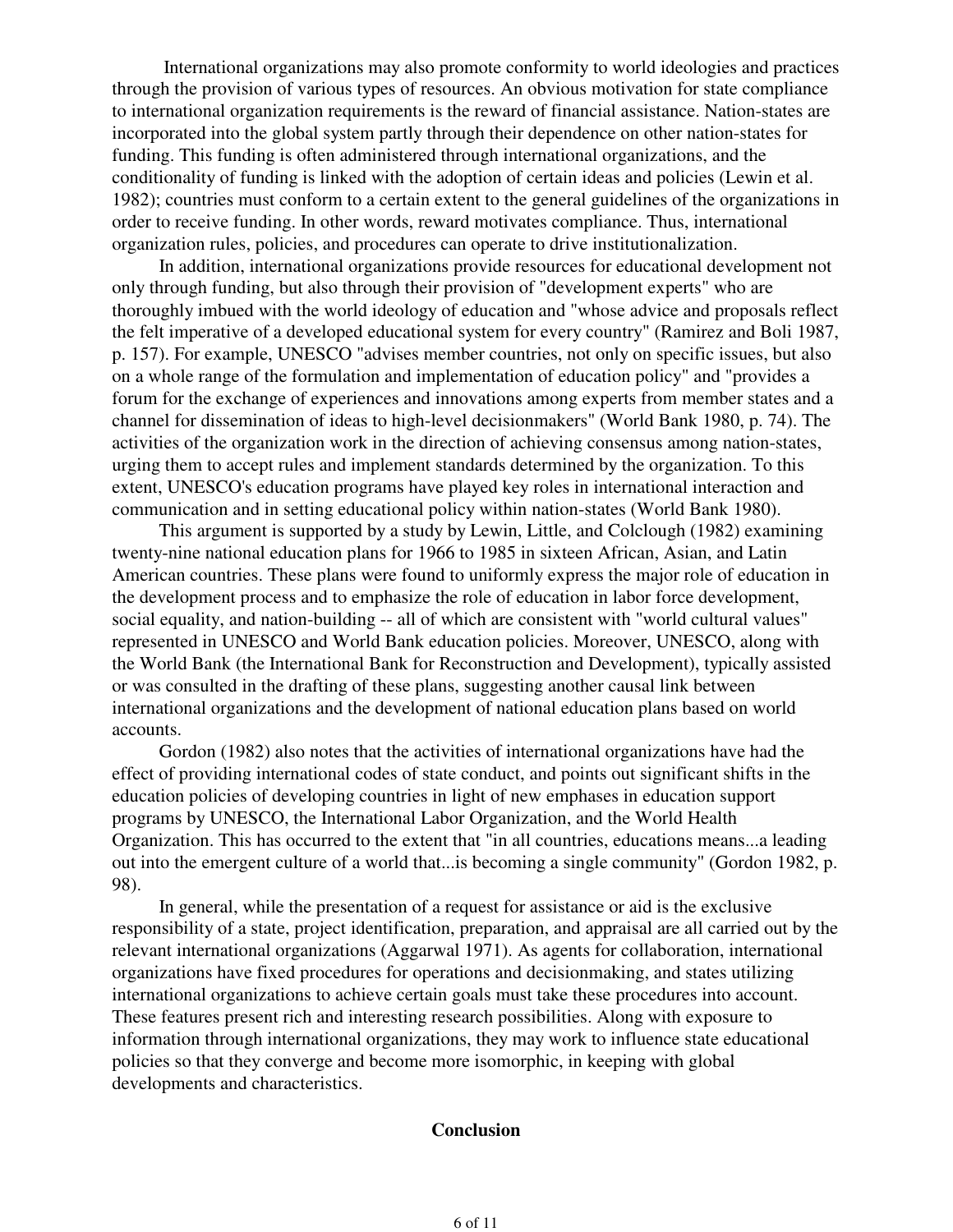All in all, we can argue that international organizations can set and impose similar perceptions of reality, interests, policies, and structures through various means, such as the setting of agendas based on their constitutions and charters, standard-setting instruments such as recommendations and conventions, organizational operations, the collection and exchange of information, and the provision of resources. Though by no means an exhaustive list, these activities, which range from the practical to the symbolic, represent possible avenues for research by which we can begin to explore the role of international organizations in the worldwide convergence of educational systems, and for explaining how world-level ideologies and practices are transmitted to and come to be adopted by individual nation-states.

 There is a somewhat universal perception of education as crucial to development and progress in the modern world, and we argue that international organizations have played an important role in establishing this perception throughout the world. As expressed in their constitutions and charters, international organizations are concerned with the formulation and construction of norms and values, relating the nation-state to the wider system both legally and functionally. They support "in very tangible ways, not only the state system as an organizational structure, but also its substantive purposes" (Meyer 1987, p. 56). International organizations are tangible representations of the wider cultural environment, and participation in them may provide a plausible explanation as to why strikingly similar national educational systems have been increasingly established across nation-states. States interact with and through international organizations to realize national interests, but in the process, they achieve outcomes in keeping with the standards of the wider world system.

 Moreover, international organizations represent a truly systemic force that can be examined in terms of comparative educational influence. While we have drawn examples from only a few international organizations, particularly UNESCO and the World Bank, given their general familiarity and recognition in the field of education, a multitude of international organizations have goals and activities that can be explored in terms of both explicit and implicit influence on education in various countries. For example, in addition to UNESCO and the World Bank, several other specialized agencies within the United Nations system itself contribute directly to formal education initiatives, e.g, the United Nations itself, the International Labor Organization, the World Health Organization, the International Development Association, and the Food and Agriculture Organization of the United Nations, among others. In addition, there is a dense network of consultative relationships among all kinds of international organizations (Jacobson 1984), ranging in type, function, and goals, that we might also consider in examining issues of educational convergence.

 As we have indicated, the research areas suggested here represent a first step in investigating various aspects of global convergence and change in education, and will help us to better understand some of the underlying dynamics and forces surrounding this issue and to explore some of its broader implications. For example, most of the empirical illustrations and supporting evidence that we have discussed refer to formal educational principles and policies. This necessarily points to a second step, providing a framework in which to address issues of implementation. The problem of formal policy goals being loosely coupled or decoupled from practical implementation and impact is a problem of determining the depth of institutionalization (Weick 1976; Meyer and Rowan 1983), and is a problem for research into the degree of influence of international organizations on national education practices and structures, beyond formal policies.

Also, we have endeavored to employ relatively "neutral" language while calling for more research in this area, without making any a priori evaluative claims about the effects of these world polity influences. However, it is our position that, by doing this kind of research, one can then use it as a basis for further assessing and evaluating outcomes. Indeed, this type of research offers opportunities for investigating variations in the expansion of education on the basis of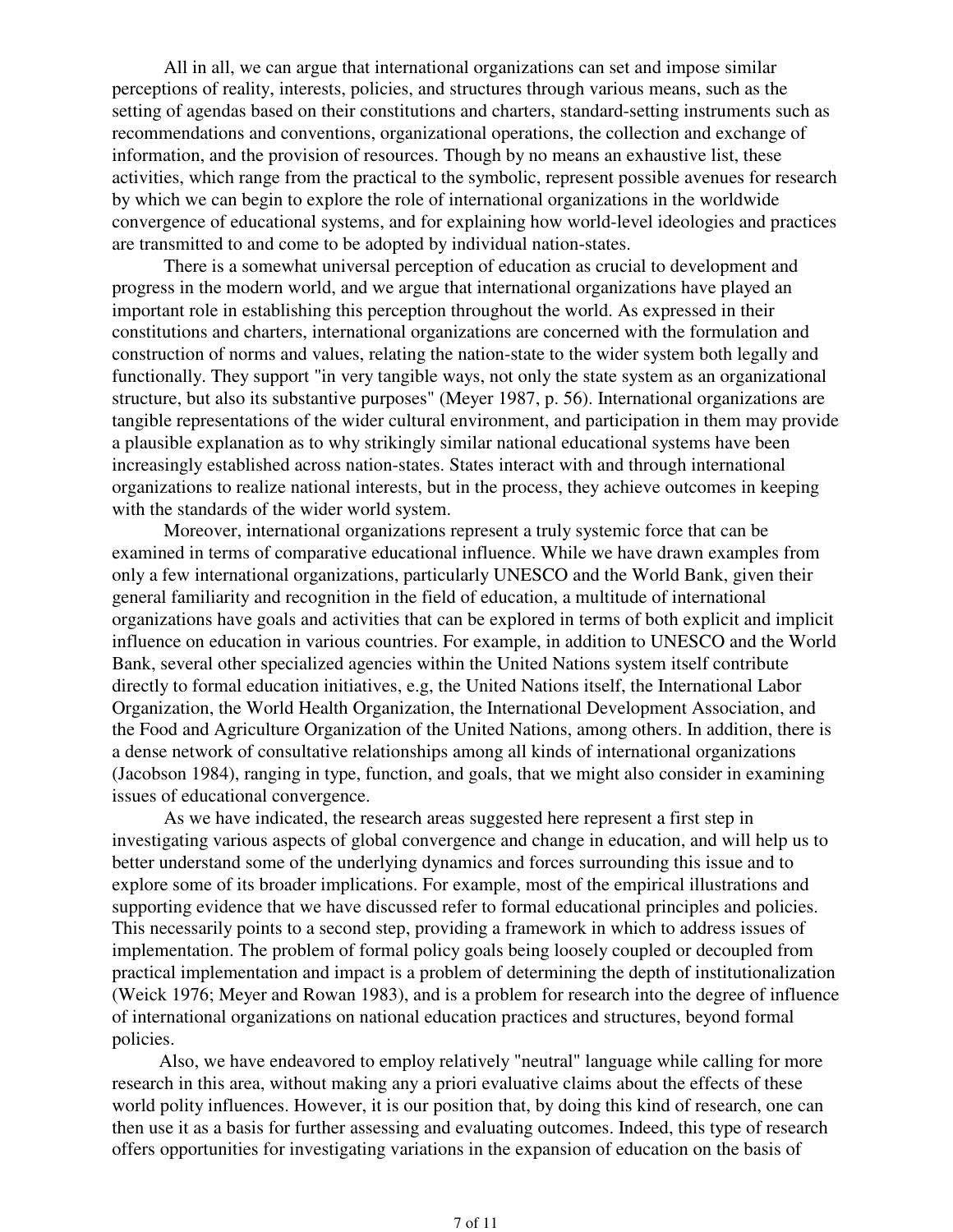national compliance or noncompliance, conformance or resistance, with international organization norms and procedures, and will hopefully add to the understanding of the actual process of educational institutionalization and of change in the modern interstate system. It can provide a framework for both questioning and accounting for educational convergence throughout the world, especially in light of political, economic, and cultural differences among countries and in their interrelations. As such, this kind of research can have important implications for questions of power and dominance in educational ideology and structure, and in the world system in general.

 The discussion we have presented here provides a contextual description of the relationship between international organizations and the institutionalization of world educational standards, and we have tried to demonstrate that international organizations, as an integral part of the world organizational apparatus, may act to influence the distribution of educational values and practices within the system.[3] As such, they warrant scholarly attention and research to further determine and specify their role in the formulation and diffusion of world educational ideology and practice, along both explicit and implicit dimensions.

Whether or not they play the central directing role, we would argue that international organizations most certainly have been an important catalyst in spreading world cultural themes and accounts, and research conceptualizing them as institutionalizing mechanisms can provide important insights in the area of comparative education. As pointed out by Jacobson (1984, p. 357), "through their informational activities they have gathered data essential to identifying problems, and they have insured that information about techniques to meet these problems would be transmitted rapidly throughout the global political system. They have set goals, which they have encouraged governments to meet, and they have provided assistance to governments." Developments in education "have been in accord with the professed aims of international organizations; consequently it seems fair to give them a share of the credit for what has happened."

## **Notes**

- Also, see studies and related references in Meyer and Hannan (1979); Huefner et al. 1. (1984); and Thomas et al. (1987). Green (1980) depicts a similar process across education systems in U.S. states.
- 2. ICE Recommendation No. 69 (1975): the changing role of the teacher and its influence on preparation for the profession and on in- service training; No. 71 (1977): the problem of information at the national and international levels which is posed by the improvement of education systems; No. 72 (1979): the improvement of the organization and management of education systems as a means of raising efficiency in order to extend the right to education; No. 73 (1981): the interaction between education and productive work.
- 3. Of course, this is not only a one-way, top-down process. While that has been our focus here, international organization policy also responds to the demands and interests of member states and other actors. In fact, it is interesting to note that international organizations are dependent on the state structures and practices that they, in turn, seek to influence, providing us another interesting avenue for research.

#### **Abbreviations**

- ICE: International Conference on Education
- UNESCO: United Nations Educational, Scientific, and Cultural Organization
- USBE: United States Bureau of Education
- World Bank: International Bank for Reconstruction and Development (IBRD)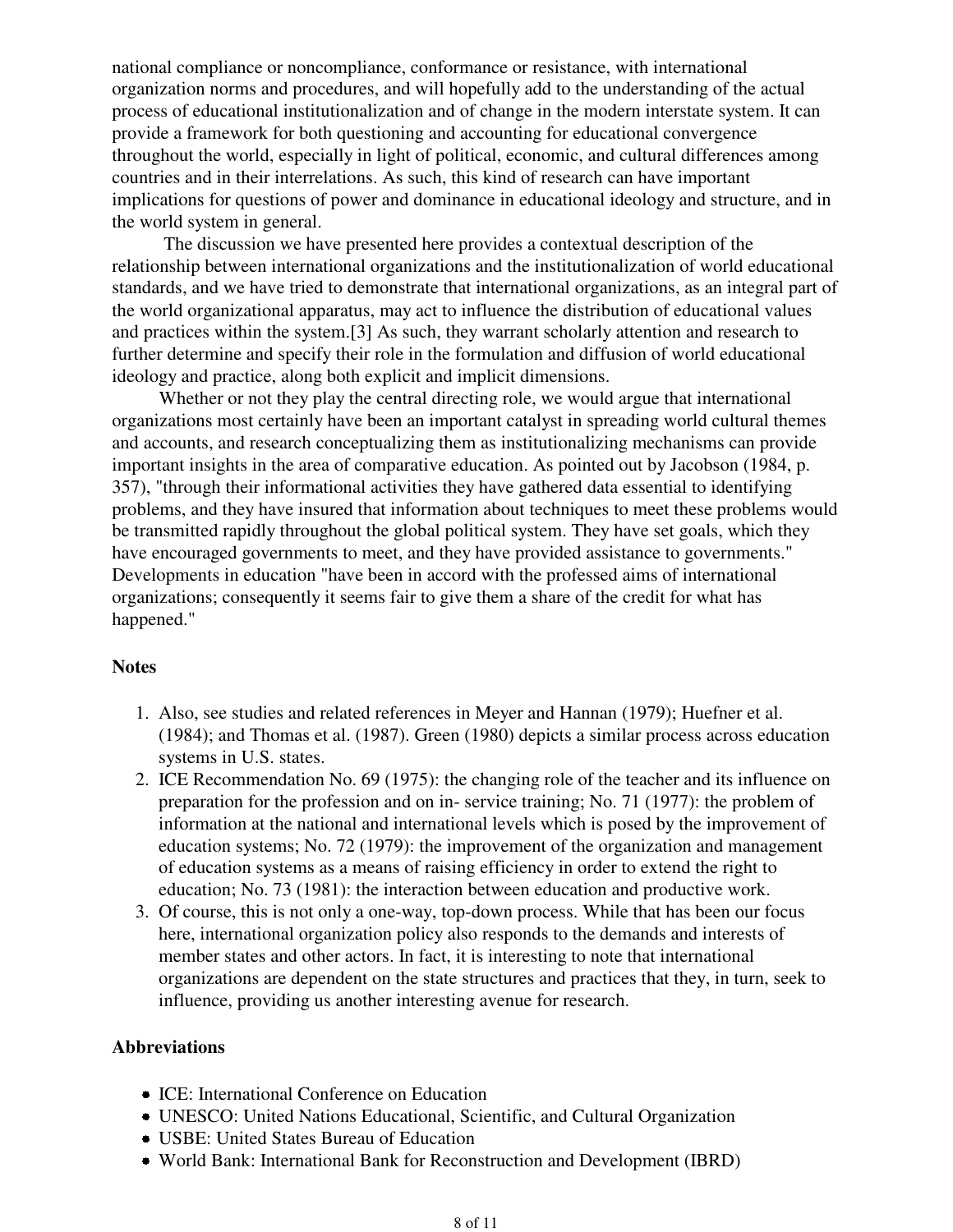# **References**

Aggarwal, J.C. 1971. *UNESCO'S Contribution Towards World Education*. New Delhi: Arya Book Depot.

Boli, J., and J.W. Meyer. 1987. "The Ideology of Childhood and the State: Rules Distinguishing Children in National Constitutions, 1870-1970." In Thomas et al. (1987). *Institutional Structure*. Newbury Park: SAGE.

Cha, Y.K. 1987. "The Institutional Origin and Expansion of Modern Primary School Curricula in the West: A Longitudinal Comparative Study." Presented at the Annual Meeting of the American Sociological Association, Chicago.

Claude, I.L., Jr. 1984. *Swords into Plowshares: The Problems and Progress of International Organization*. New York: Random House.

Fiala, R., and A.G. Lanford. 1987. "Educational Ideology and the World Educational Revolution, 1950-1970." *Comparative Education Review* 31: 315-332.

Gordon, J.K. 1982. "Priorities and Problems in Education for Development." In Financing Educational Development: Proceedings of an International Seminar held in Mont Sainte Marie, Canada. Ottawa: International Development Research Center.

Green, T.F. 1980. *Predicting the Behavior of the Educational System*. Syracuse: Syracuse University Press.

Haas, E.B. 1983. "Words Can Hurt You; Or Who Said What to Whom about Regimes." In *International Regimes*, edited by S.D. Krasner. New York: Cornell University Press.

Huefner, K., J.W. Meyer, and J. Naumann. 1984. "Comparative Education Policy Research: A World Society Perspective." In *Comparative Policy Research: Learning from Experience*, edited by M. Dierkes, H.N. Weiler, and A.B. Antal. Berlin: WZB.

Jacobson, H.K. 1984. *Networks of Interdependence: International Organizations and the Global Political System*. New York: Alfred A. Knopf.

Lewin, K., A. Little, and C. Colclough. 1982. "Adjusting to the 1980s: Taking Stock of Educational Expenditures." In Financing Educational Development: Proceedings of an International Seminar held in Mont Sainte MArie, Canada. Ottawa: International Development Research Center.

McNeely, C.L. Forthcoming. *Constructing the Nation-State: International Organization and Prescriptive Action*. Westport: Greenwood Press.

McNeely, C.L., and Y.K. Cha. 1987. "World Educational Ideology and International Organizations." Presented at the Annual Meeting of the American Sociological Association, Chicago.

Meyer, J.W. 1987. "The World Polity and the Authority of the Nation- State." In Thomas et al.

Meyer, J.W. 1994. "The Changing Cultural Content of the Nation-State: A World Society Perspective." Presented at the University of Chicago.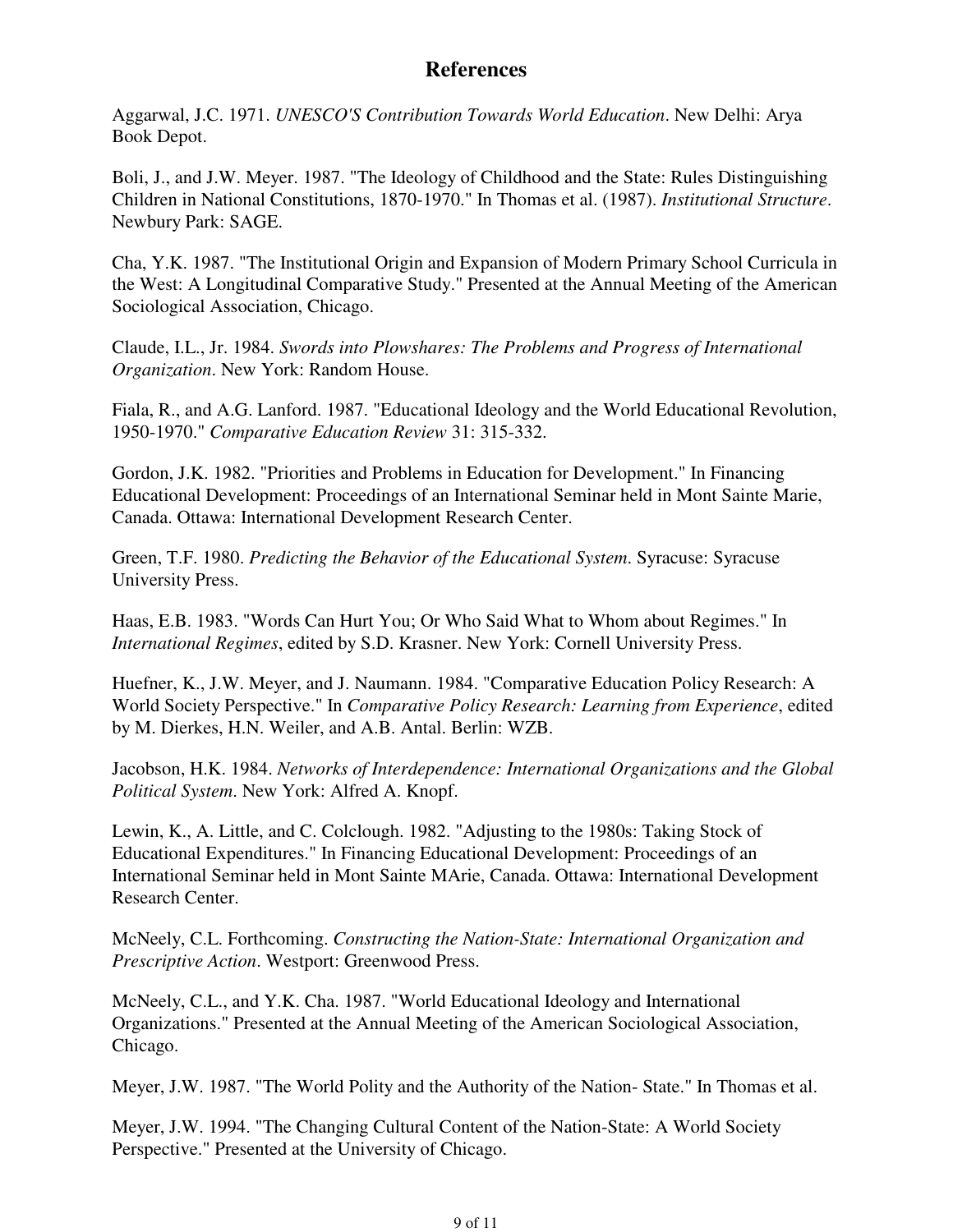Meyer, J.W., F.O. Ramirez, R. Rubinson, and J. Boli. 1979. "The World Educational Revolution, 1950-1970." In *National Development and the World System: Educational, Economic and Political Change, 1950-1970*, edited by J.W. Meyer and M.T. Hannan. Chicago: University of Chicago Press.

Meyer, J.W., and B. Rowan. 1983. "Institutionalized Organizations: Formal Structure as Myth and Ceremony." In *Organizational Environements Ritual and Rationality*, by J.W. Meyer and W.R. Scott. Beverly Hills: SAGE.

Naumann, J., and K. Huefner. 1983. "Evolutionary Aspects of Social and Individual Development: Comments and Illustrations from the World System Perspective." In *Individual Development and Social Change: Explanatory Analysis*, edited by J.R. Nesselroade and A. von Eye. New York: Academic Press.

Ramirez, F.O., and J. Boli. 1987. "Global Patterns of Educational Institutionalization." In Thomas et al. (1987).

Robertson, R. 1992. *Globalization: Social Theory and Global Culture*. London: SAGE.

Thomas, G.W., J.W. Meyer, F.O. Ramirez, and J. Boli. 1987. *Institutinal Structure: Constituting the State, Society and the Individual*. Newbury Park: SAGE.

United States Bureau of Education. 1893. Report of the Commissioner of Education, 1889-90, vol. 1. Washington, D.C.: Government Printing Office.

Weick, K. 1976. "Educational Organizations as Loosely Coupled Systems." *Administrative Science Quarterly* 21(1): 1-19.

World Bank. 1980. *Education Sector Policy Paper*. Washington, D.C.: World Bank.

#### **Copyright 1994 by the** *Education Policy Analysis Archives*

*EPAA* can be accessed either by visiting one of its several archived forms or by subscribing to the LISTSERV known as EPAA at LISTSERV@asu.edu. (To subscribe, send an email letter to LISTSERV@asu.edu whose sole contents are SUB EPAA your-name.) As articles are published by the *Archives*, they are sent immediately to the EPAA subscribers and simultaneously archived in three forms. Articles are archived on *EPAA* as individual files under the name of the author and the Volume and article number. For example, the article by Stephen Kemmis in Volume 1, Number 1 of the *Archives* can be retrieved by sending an e-mail letter to LISTSERV@asu.edu and making the single line in the letter read GET KEMMIS V1N1 F=MAIL. For a table of contents of the entire ARCHIVES, send the following e-mail message to LISTSERV@asu.edu: INDEX EPAA F=MAIL, that is, send an e-mail letter and make its single line read INDEX EPAA F=MAIL.

The World Wide Web address for the *Education Policy Analysis Archives* is http://olam.ed.asu.edu/epaa

To receive a publication guide for submitting articles, see the *EPAA* World Wide Web site or send an e-mail letter to LISTSERV@asu.edu and include the single line GET EPAA PUBGUIDE F=MAIL. It will be sent to you by return e-mail. General questions about appropriateness of topics or particular articles may be addressed to the Editor, Gene V Glass, Glass@asu.edu or reach him at College of Education, Arizona State University, Tempe, AZ 85287-2411. (602-965-2692)